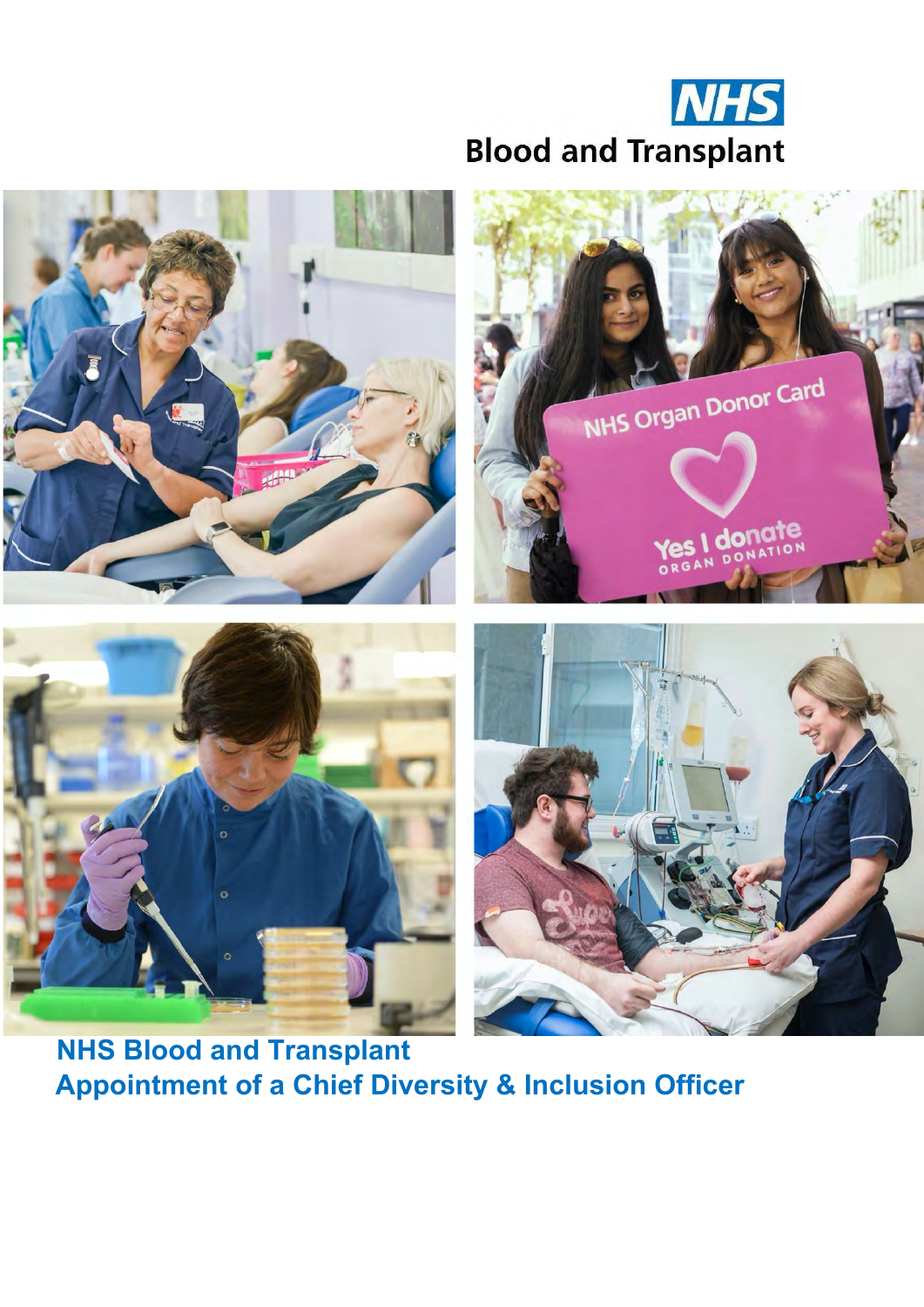Welcome Message About Us The Opportunity The Role The Person Selection Process Terms of Appointment How to Apply

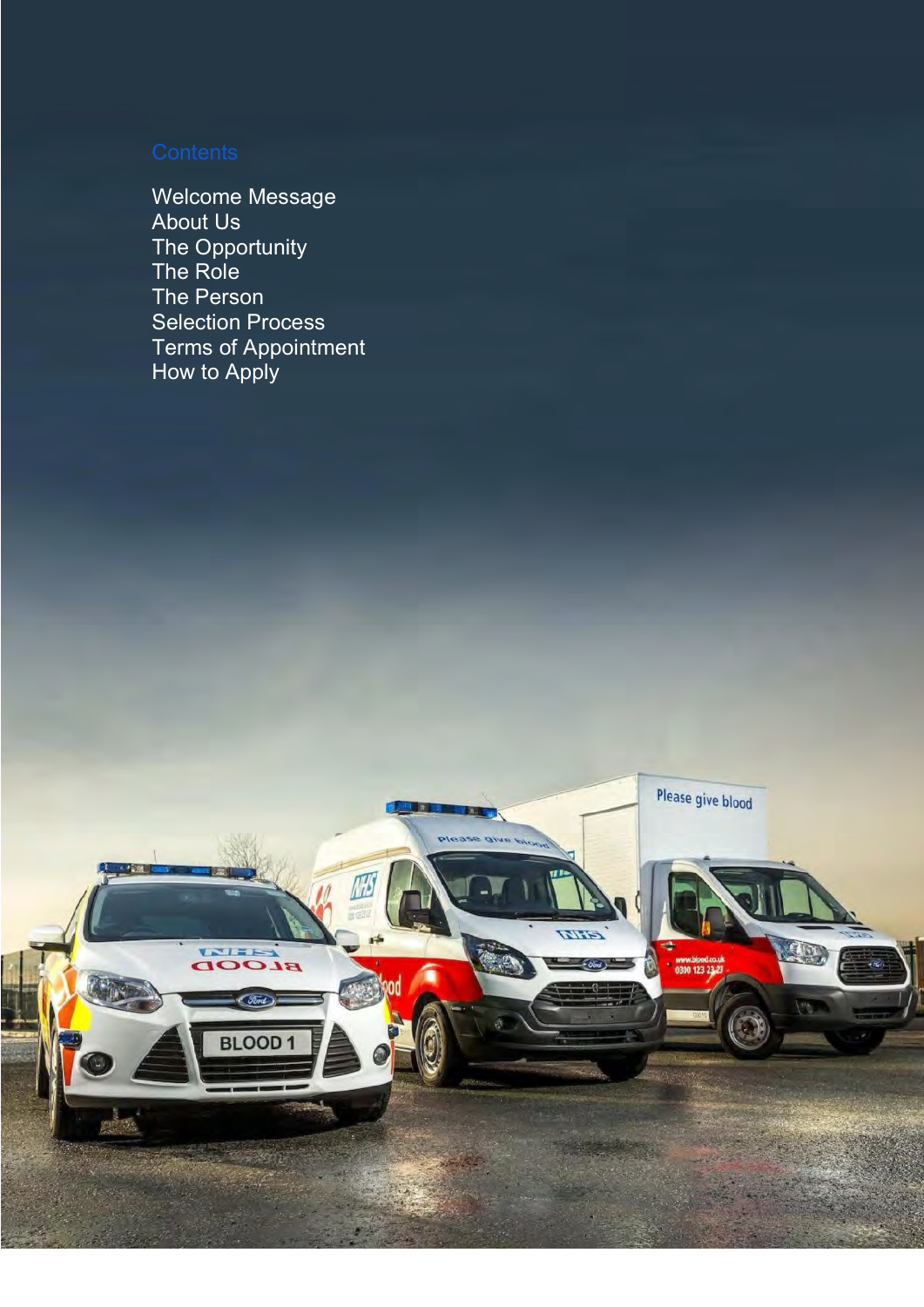### Welcome message from Betsy Bassis, CEO



Thank you for your interest in this newly created diversity and inclusion role at NHS Blood and Transplant ('NHSBT'). I joined NHSBT in March 2019, and can truly say that this is, by far, the most inspirational organisation I have ever worked for. Every day, we help thousands of people do something extraordinary, by saving and improving the lives of others through altruistic donation.

As an essential part of the NHS, we work to make the most of absolutely every donation – from blood and organs to tissues and stem cells. The donors who make our work possible do so selflessly. It is because of

them, and the people who need their lifesaving and life-enhancing donations, that we strive to be the very best in everything we do. Every day, we bring our values of caring, expert and quality to the service we provide up and down the country, 24/7.

This is a unique D&I role, encompassing not just the diversity and inclusion of our workforce, but also the diversity of our donor base which is critical to our mission of saving and improving lives. Why? Because for many patients, blood, organs and stem cells have improved clinical outcomes if they come from an ethnically matched donor. Unfortunately, there is currently a gap between the supply and demand of BAME donors - something that I am determined to improve.

I am also determined to improve the diversity and inclusion of our workforce so that NHSBT becomes a great place to work for *everybody*, regardless of race, gender, age, disability or whether someone is LGBT+. We know from quantitative analysis as well as qualitative feedback that there is considerable room for improvement.

I am looking for an inspirational and experienced individual who will work with me and the rest of the Executive Team to deliver on this Board-level priority. If you have experience in leading the design and delivery cultural transformation programmes and D&I improvements, I look forward to hearing from you.

Please visit our website at http://www.nhsbt.nhs.uk/ for more information.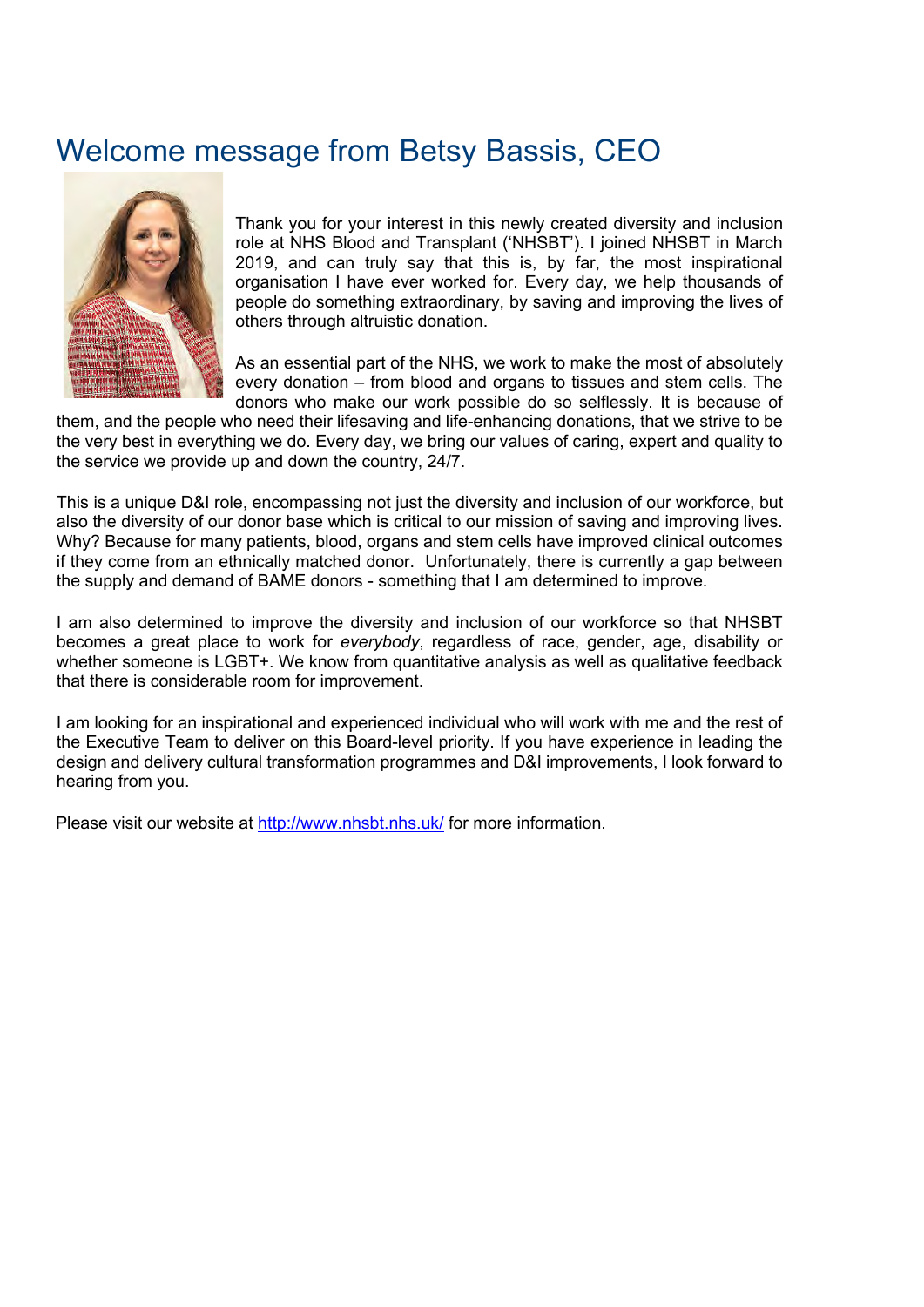### About us

NHS Blood and Transplant (NHSBT) is a Special Health Authority dedicated to saving and improving lives. We are an essential part of the NHS providing a wide range of services making the most of absolutely every donation – from blood and organs to tissues and stem cells. Few organisations have the ability to reach so many, delivering the best possible service to patients, donors and the NHS. The range of our work providing diagnostic and therapeutic services, organ donation & transplantation, and blood supply, demands that our operations are world class, providing a safe, reliable and efficient supply across the UK by working seamlessly with an unparalleled range of stakeholders including government, volunteers, the health sector and academia.

We were formed in 2005 by bringing together the National Blood Service and UK Transplant. We are now one of the largest and most effective organisations of its type in the world. We employ over 5,400 people across the UK, with a total revenue of over £417 million, delivering blood, and blood-based therapies across England; Diagnostic and Therapeutic services globally; and organ donation and supply services for the whole of the UK. As an organisation, equality of opportunity and appreciation of diversity in its many forms is central not only to our relationships with employees but also to our customers – whether patients or donors.

We stand for helping ordinary people do something extraordinary, saving and improving the lives of others with their valuable donations.

### **To achieve this, we:**

- collect and process over 1.6 million units of blood and platelets annually to ensure a constant supply of blood to hospitals from 5,500 donors giving blood every day;
- make possible some 9,000 organ and corneal transplants every year;
- retrieve and store other tissues like skin and bone ready for patient use;
- manufacture a range of specialist therapeutic blood products;
- provide a number of related services such as solid organ tissue typing and cord blood banking;
- provide apheresis services directly to patients;
- manage the NHS Organ Donor Register (which currently has nearly 25 million names) and the British Bone Marrow Registry;
- support a significant research and development programme operated in partnership with a number of the UK's leading universities;
- provide expert advice to other NHS organisations, the Department of Health, Ministers and devolved administrations.

### **To put this into context and to see the importance of donor engagement and experience we:**

- collect 1.6 million units of blood and platelets every year from a donor base of over 800,000;
- support the donation of 4,035 organs for transplantation, and a registry of over 25m organ donors;
- support 5,800 tissue donations;
- bank 1,400 cord blood units;
- register donors to the British Bone Marrow Registry, on which there are 27 million donors worldwide.

We are immensely proud that our activities support the incredible altruism and generosity of donors, bringing together communities across the country. As the requirements of patients across the UK continue to evolve, so must our response to donor recruitment. This includes a strategic push to increase the number of BAME donors to more closely match the requirements of the patients we serve. To find out more, please click here to go to our website to view videos which explore the journey of donors.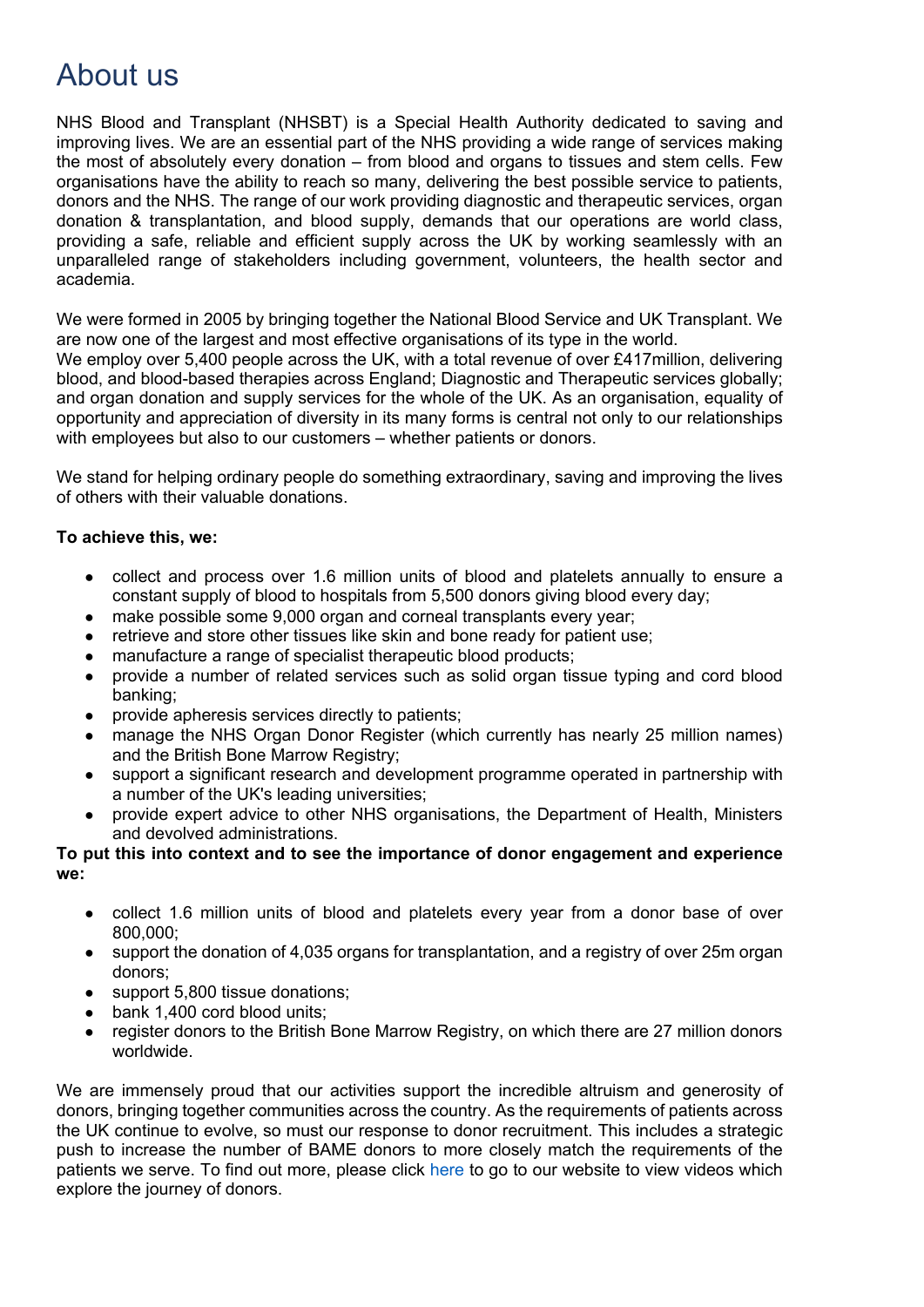

## The Opportunity

This is a newly created senior-level role with responsibility for delivering a step change in the diversity of our workforce and donor base. Whilst significant effort has gone into both objectives over the past few years, we remain far off our targets. We are therefore looking for an inspirational and experienced leader who can accelerate our progress by introducing fresh impetus and best practice to our efforts. Reporting to the newly appointed Director of Strategy & Transformation, you will join the Executive team and work closely with the CEO, wider Executive Team and stakeholders to develop strategy and oversee delivery.

The ideal candidate will be able to demonstrate effectiveness in leading diversity and inclusion related initiatives and programs in large scale private or public sector organisations. You will possess strong analytical skills and an ability to translate metrics research and trends into strategy as well as the ability to build and maintain positive and trusted relationships internally and externally and to be able to engage and influence at executive and board level.

## The role & key responsibilities

- Working across the organisation to consider, advise and consult on solutions to develop inclusive thinking & practice;
- Leading on strategies in collaboration with Diversity & Inclusion network groups within NHSBT to embed diverse & inclusive ways of working across the organisation;
- Leading on communications to the Executive Board and stakeholder groups to report on transformative initiatives and their progress;
- Advising on innovative approaches to diversity & inclusion education and training, and their impact on service;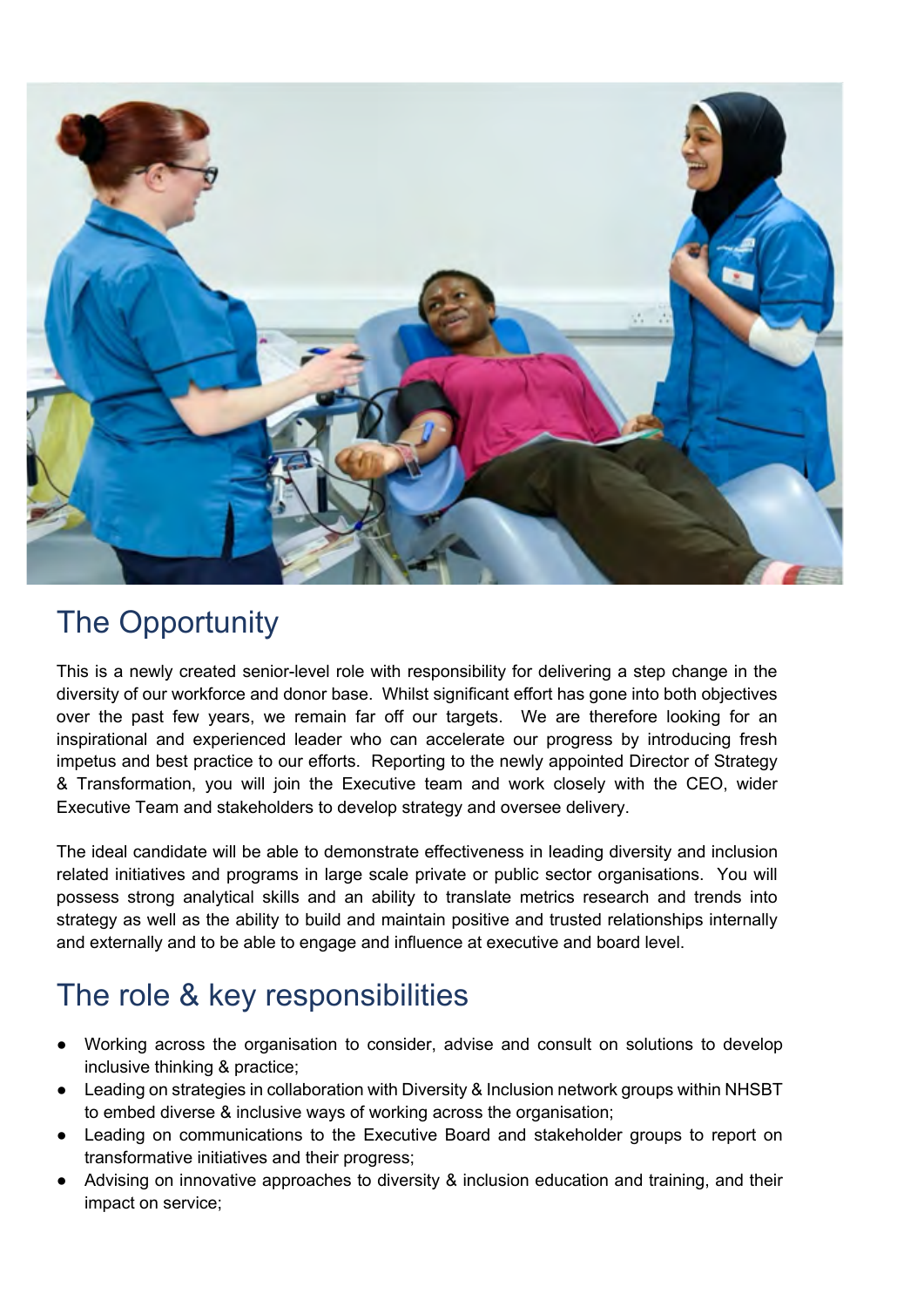- Supporting the creation of leadership development training programmes that deliver impactful and strategic solutions focused on implementing new and inclusive ways of leading & managing;
- Designing an appropriate stakeholder engagement strategy is in place that defines how Diversity & Inclusion strategies will be incorporated across all stakeholder groups;
- Providing data analysis and reporting mechanisms to actively drive proactive solutions that support cultural transformation;
- Setting measures to track improvements and managing stakeholder communications on the performance of strategies and policies;
- Drawing from experience and expertise in other academic fields and industries, ensuring that the organisation benefits from relevant engagement and inclusion initiatives.

# The person

Above all else, you will be expected to display the NHSBT values:

- **Caring** We care about our donors, their families, the patients we serve, and our people.
- **Expert –** We are expert at meeting the needs of those who use and operate our service.
- **Quality–** We provide quality products, services and experiences for donors, patients and colleagues.

### **You will also be able to demonstrate the following skills & experience:**

- You will have experience of delivering, leading and embedding inclusive change initiatives, with an understanding of the dynamics of change and the effects on people;
- You can demonstrate experience of managing & developing a Diversity & inclusion roadmap focussed on achieving measurable and sustainable results;
- You are a confident leader who will be visible in the organisation and passionate about creating an environment where diversity is celebrated;
- You possess emotional intelligence and highly developed communication skills;
- You understand the need for a collaborative approach to communication which reflects empathy and an engaging way of embedding values and culture throughout the organisation;
- You have demonstrable personal credibility and authority to secure support from senior peers and stakeholders;
- You have a strong familiarity and understanding of legal matters related to diversity, equality and inclusion.
- You are someone who embraces change and can build trusted and positive relationships;
- You have a degree at master's level or equivalent experience.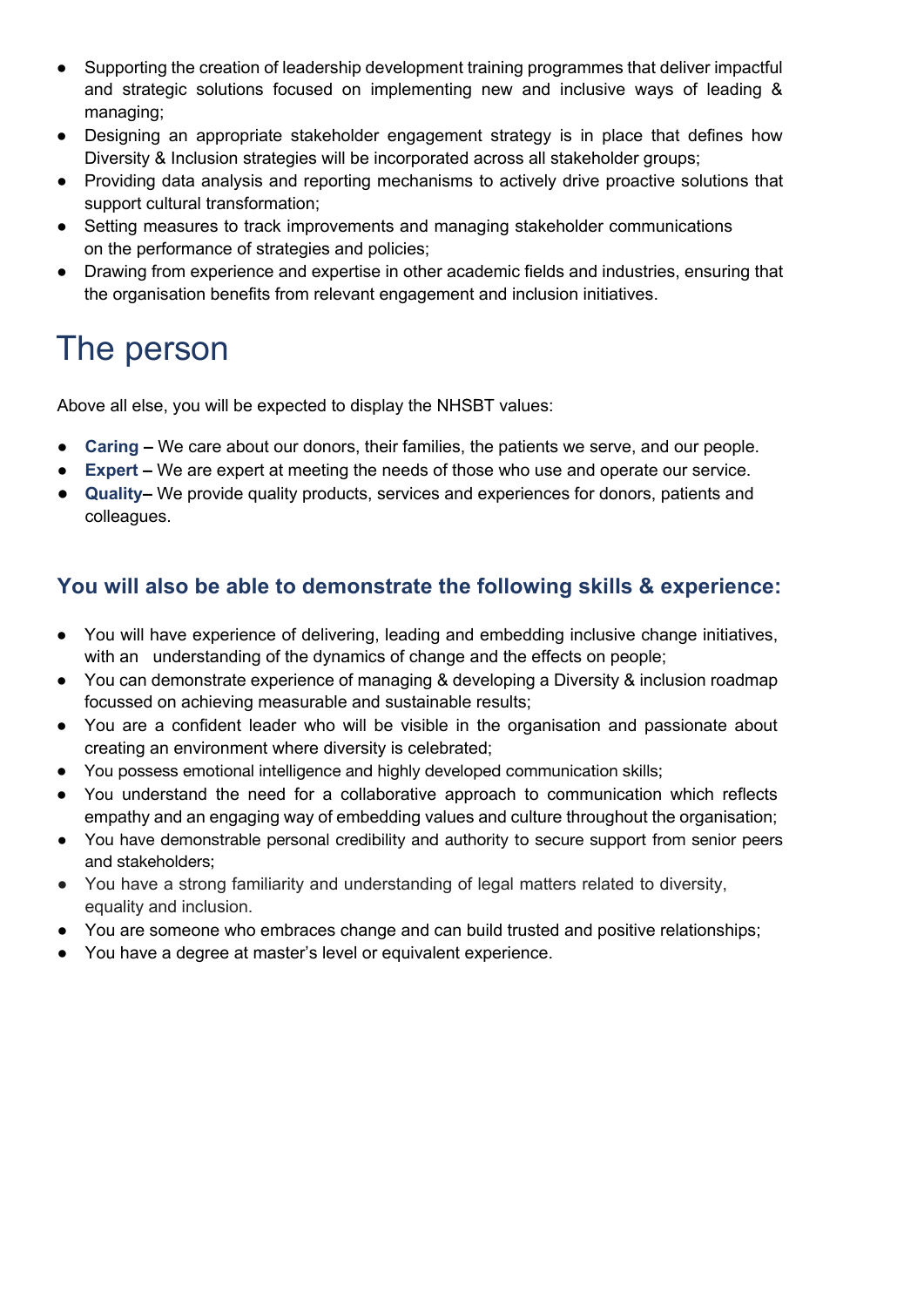

# Terms of Appointment

**Salary:** £75,914 - £87,754 (A higher salary may be available for exceptional candidates.)

**Car/car allowance**: Lease car scheme available.

**Pension:** NHS pension scheme.

**Holidays:** 27-33 days (depending on service) plus 8 statutory holidays.

**Location:** National role with the ability to travel UK wide.

### **Relocation assistance:** Available

NHSBT promotes and supports the use of a range of flexible working patterns to enable employees to balance home and work responsibilities, and as a Disability Confident employer, we positively welcome applications from people with a disability or impairment. We are committed to making reasonable adjustments to ensure that they can participate fully in the recruitment and selection process so please specify these in your application.

We offer a guaranteed interview scheme for all disabled applicants who provide evidence of meeting the minimum essential requirements necessary for the post, as set out in this applicant pack.

# Selection Process

**Applications will be reviewed** by a panel who will look at the Qualifications, Skills and Experience provided in the submitted CVs and personal statements. Please note, your application must provide evidence of the skills & experience, as outlined in 'The Person' section of this pack, to be progressed to the next stage.